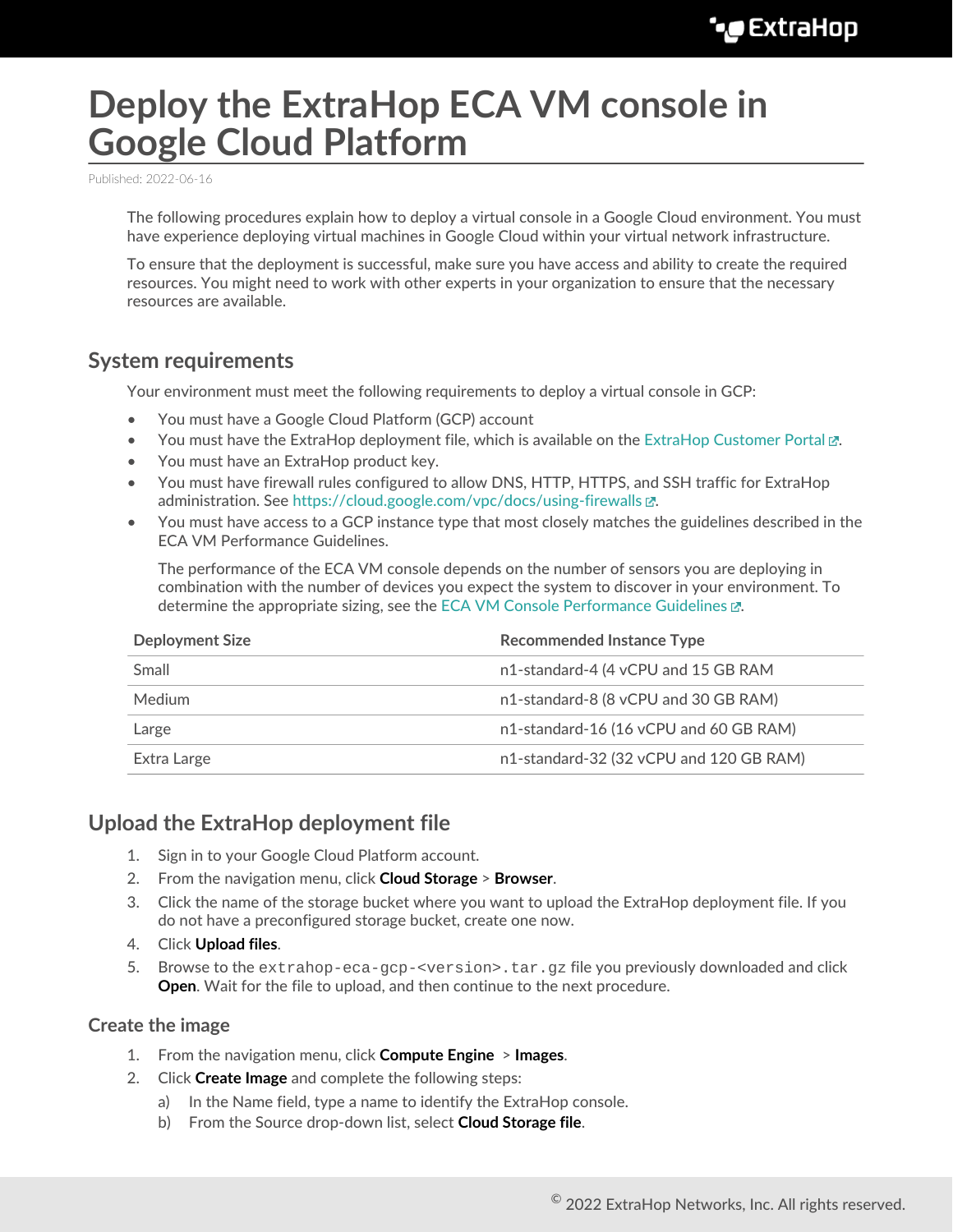- c) In the Cloud Storage file section, click **Browse**, locate the extrahop-eca-gcp- <version>.tar.gz file in your storage bucket, and then click **Select**.
- d) Configure any additional fields that are required for your environment.
- 3. Click **Create**.

### **Create the datastore disk**

- 1. From the navigation menu, click **Compute Engine** > **Disks**.
- 2. Click **Create Disk** and complete the following steps:
	- a) In the Name field, type a name to identify the ExtraHop disk.
	- b) In the Source section, select **Image** from the Disk source type drop-down list.
	- c) From the Source image drop-down list, select the image you created in the previous procedure.
	- d) In the Disk settings section, select **SSD persistent disk** from the Disk type drop-down list.
	- e) In the Size field, type the disk size recommended in the [System requirements](#page-0-0) section.
	- f) Configure any additional fields that are required for your environment.
- 3. Click **Create**.

#### **Create the VM instance**

- 1. From the navigation menu, click **Compute Engine** > **VM instances**.
- 2. Click **Create Instance** and complete the following steps:
	- a) In the Name field, type a name to identify the ExtraHop instance.
	- b) From the Region drop-down list, select your geographic region.
	- c) From the Zone drop-down list, select a location within your geographic zone.
	- d) In the Machine configuration section, select **General Purpose** for the machine family, **N1** for the series, and one of the n1-standard machine types recommended in the [System requirements](#page-0-0) section.
	- e) In the Boot disk section, click **Change**.
	- f) Click **Existing disks**.
	- g) From the Disk drop-down list, select the disk you created in the previous procedure.
	- h) Click **Select**.
- 3. Click **Management, security, disks, networking, sole tenancy**.
- 4. Click **Networking**.
- 5. In the Network tags field, type the following tag names:

**Important:** Network tags are required to apply firewall rules to the ExtraHop instance. If you do not have existing firewall rules that allow this traffic, you must create the rules. See<https://cloud.google.com/vpc/docs/using-firewalls>...

- https-server
- http-server
- dns
- ssh-all

| Management                | Security             | Disks | Networking  |           | Sole Tenancy |  |
|---------------------------|----------------------|-------|-------------|-----------|--------------|--|
| Network tags @ (Optional) |                      |       |             |           |              |  |
| https-server              | http-server <b>a</b> |       | dns $\odot$ | ssh-all a |              |  |

- 6. In the Network interfaces section, click the edit icon  $\bullet$  to edit the management interface.
	- a) From the **Network** drop-down list, select your management network.